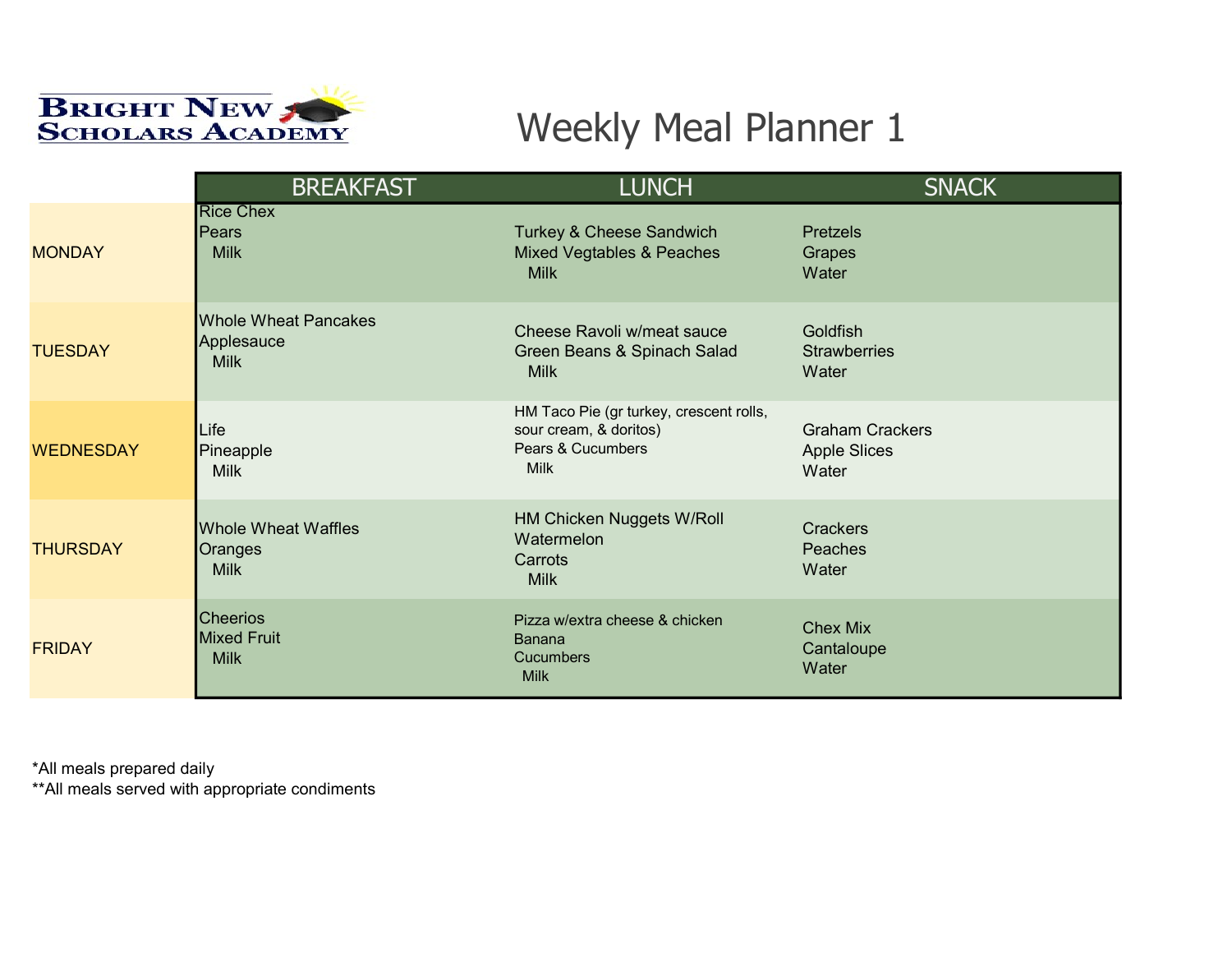

|                  | <b>BREAKFAST</b>                                       | <b>LUNCH</b>                                                                                | <b>SNACK</b>                                        |
|------------------|--------------------------------------------------------|---------------------------------------------------------------------------------------------|-----------------------------------------------------|
| <b>MONDAY</b>    | <b>Cheerios</b><br>Banana<br><b>Milk</b>               | <b>Turkey Hot Dog w/roll</b><br>Peas<br>Cantaloupe<br><b>Milk</b>                           | <b>Crackers</b><br>Colby-jack cheese stick<br>Water |
| <b>TUESDAY</b>   | Whole grain bagel<br>Peaches<br><b>Milk</b>            | HM Beefaroni (ground turkey)<br>Spinach Salad & Mixed Fruit<br><b>Milk</b>                  | <b>Wheat Thins</b><br>Cantaloupe<br>Water           |
| <b>WEDNESDAY</b> | <b>Rice Chex</b><br>Pears<br><b>Milk</b>               | Chicken Sandwich on WW Bread<br><b>Cucumbers</b><br>Watermelon<br><b>Milk</b>               | Goldfish<br>Apple slices<br>Water                   |
| <b>THURSDAY</b>  | <b>Whole Wheat Waffles</b><br>Pineapple<br><b>Milk</b> | Meatloaf w/roll (ground turkey)<br><b>Green Beans</b><br><b>Strawberries</b><br><b>Milk</b> | <b>Cheez-Its</b><br>Grapes<br>Water                 |
| <b>FRIDAY</b>    | Life<br>Oranges<br><b>Milk</b>                         | Taco salad (ground turkey, doritos,<br>cheese)<br>Lettuce, tomatoes<br>Corn<br><b>Milk</b>  | Pretzels<br><b>Baby carrots</b><br>Water            |

\*All meals prepared daily

\*\*All meals served with appropriate condiments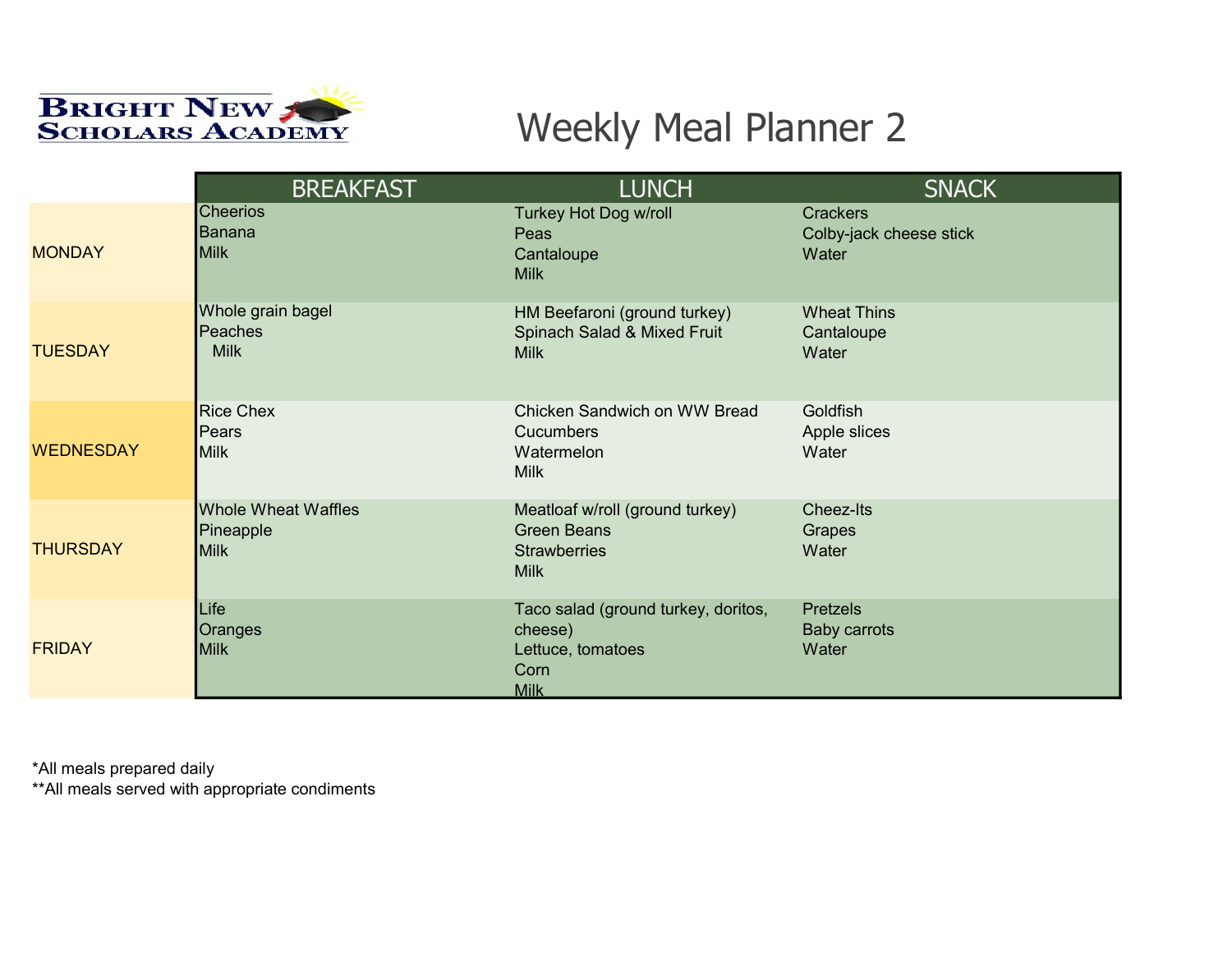

|                  | <b>BREAKFAST</b>                                     | <b>LUNCH</b>                                                                                     | <b>SNACK</b>                                  |
|------------------|------------------------------------------------------|--------------------------------------------------------------------------------------------------|-----------------------------------------------|
| <b>MONDAY</b>    | <b>Rice Chex</b><br>Peaches<br><b>Milk</b>           | <b>Chicken &amp; Cheese Quesadillas</b><br>Salsa & sour cream<br><b>Cucumbers</b><br><b>Milk</b> | Goldfish<br><b>Apple Slices</b><br>Water      |
| <b>TUESDAY</b>   | <b>WW</b> toast<br><b>Mixed Fruit</b><br><b>Milk</b> | Pasta w/meat sauce (ground turkey)<br>Cooked carrots<br>Spinach salad<br><b>Milk</b>             | <b>Chex Mix</b><br>Watermelon<br>Water        |
| <b>WEDNESDAY</b> | <b>Cheerios</b><br>Oranges<br><b>Milk</b>            | Baked chicken breast w/roll<br>Cantaloupe<br>Green beans<br><b>Milk</b>                          | <b>Pretzels</b><br>Pineapple<br>Water         |
| <b>THURSDAY</b>  | Life<br>Banana<br><b>Milk</b>                        | HM Taco Pie (turkey, crescent rollls, Doritos)<br>Grapes & corn<br><b>Milk</b>                   | <b>Wheat Thins</b><br>Pears<br>Water          |
| <b>FRIDAY</b>    | <b>WW Pancakes</b><br><b>Peaches</b><br><b>Milk</b>  | Grilled cheese & turkey ham<br>Mixed vegetables<br>Pineapple<br><b>Milk</b>                      | <b>Graham Crackers</b><br>Cantaloupe<br>Water |

\*All meals prepared daily

\*\*All meals served with appropriate condiments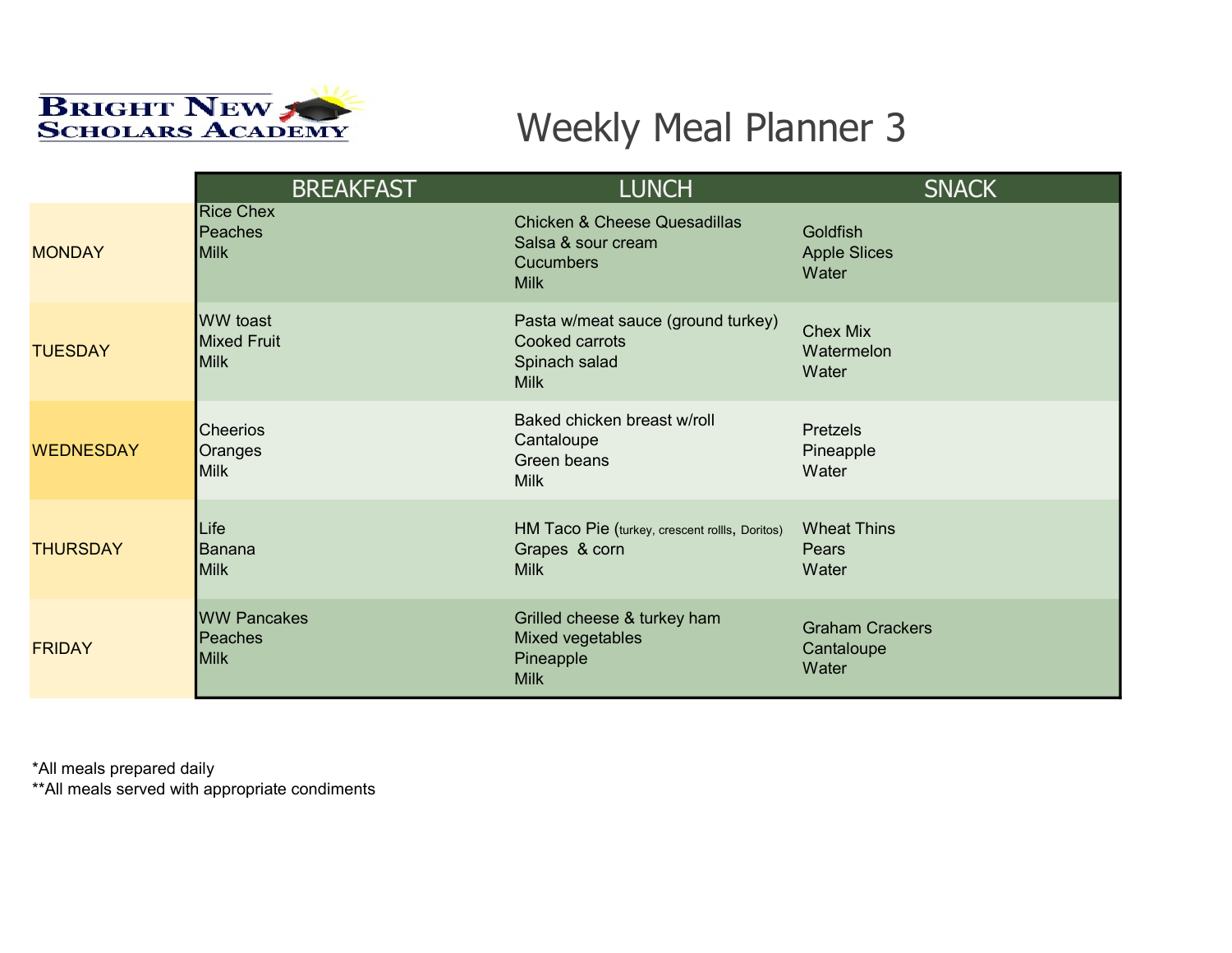

|                  | <b>BREAKFAST</b>                                    | <b>LUNCH</b>                                                                                     | <b>SNACK</b>                                    |
|------------------|-----------------------------------------------------|--------------------------------------------------------------------------------------------------|-------------------------------------------------|
| <b>MONDAY</b>    | Life                                                | Turkey Enchiladas (WW tortillas)                                                                 | <b>Wheat Thins</b>                              |
|                  | Oranges                                             | Corn & Spinach Salad                                                                             | <b>Banana</b>                                   |
|                  | Milk                                                | <b>Milk</b>                                                                                      | Water                                           |
| <b>TUESDAY</b>   | <b>Cheerios</b>                                     | Oven Roasted Chicken w/ WW Roll                                                                  | Cheese stick                                    |
|                  | <b>Mixed Fruit</b>                                  | Green Beans & Peaches                                                                            | Crackers                                        |
|                  | <b>Milk</b>                                         | <b>Milk</b>                                                                                      | Water                                           |
| <b>WEDNESDAY</b> | <b>Whole Wheat Pancakes</b><br>Pears<br><b>Milk</b> | HM Cheeseburger Pie (ground turkey,<br>cheese, cresent rolls)<br>Corn & Pineapple<br><b>Milk</b> | Goldfish<br>Cantaloupe<br>Water                 |
| <b>THURSDAY</b>  | <b>Rice Chex</b>                                    | Pasta with meat sauce (ground turkey)                                                            | <b>Graham Crackers</b>                          |
|                  | lBanana                                             | <b>Watermelon &amp; Carrots</b>                                                                  | Oranges                                         |
|                  | <b>Milk</b>                                         | <b>Milk</b>                                                                                      | Water                                           |
| <b>FRIDAY</b>    | <b>Whole grain Bagel</b><br>Pineapple<br>Milk       | Turkey & cheese on WW bread<br>Spinach Salad<br>Applesauce<br><b>Milk</b>                        | <b>Pretzels</b><br><b>Strawberries</b><br>Water |